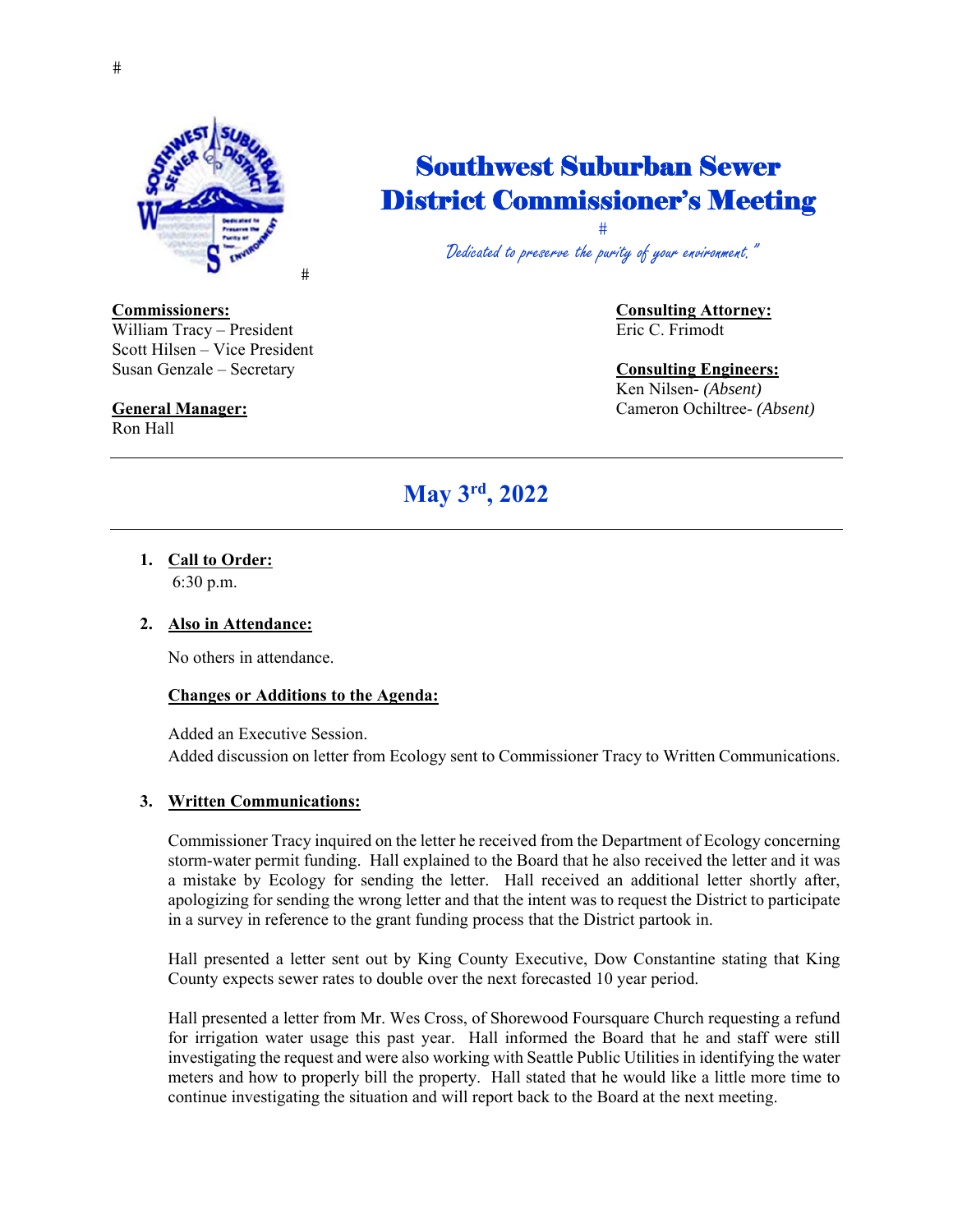#### **4. Public Comment:**

No public comment.

#### **5. Consent Agenda:**

- $\circ$  Approval of the Minutes for the April 19<sup>th</sup>, 2022 Board Meeting.
- o Approval and Signing of the Accounts Payable Vouchers & Payroll.
- o Vouchers audited and certified by the Auditing Officer as required by RCW 42.24.080, and those expense reimbursement claims certified as required by RCW 42.24.090, have been recorded on listings that have been made available to the Board. Vouchers are included in the attached lists, and further described as follows:
	- Maintenance voucher numbers 22.0397 through 22.0442 in the total amount of \$240,983.94.
	- Construction voucher numbers 22.0010 through 22.0011 in the total amount of \$20,376.00.
	- Review monthly Income Report.

A motion to approve the consent agenda was made by Commissioner Genzale, seconded by Commissioner Hilsen and unanimously approved.

#### **6. Business Agenda:**

Hall requested approval to purchase replacement parts for the MEVA Step Screens in the amount of \$20,000.00 plus WSST. After brief discussion, M/S/P unanimously approving the request.

Hall stated that because of the COVID Pandemic, the District has not been able to have an employee appreciation event for nearly two years. Hall requested authorization to take all staff to a Mariners baseball game this summer to show appreciation and thank all staff for their efforts and hard work. After brief discussion, M/S/P unanimously approving the request.

#### **7. Manager's Comments or Reports:**

Hall reported that he has advertised for the vacant Sewer Department and Project Coordinator positions and has already received approximately 350 resumes'. Hall also reported on staffs meeting with the Highline School District to discuss moving the sewer line that runs through the Evergreen High School property.

#### **8. Attorney's Comments and Reports:**

Attorney Frimodt reported that on April 29, 2022, Governor Inslee issued amended Proclamation 20-28.16 which rescinded the OPMA waiver authorizing remote meetings. Effective June 1, 2022, local government agencies will be required to hold all public meetings at a physical location. However, hybrid meetings (i.e., a combination of in-person and remote attendance) will still be allowed. Attorney Frimodt indicated that the Governor's action will not change the way that the District has been conducting its Board meetings.